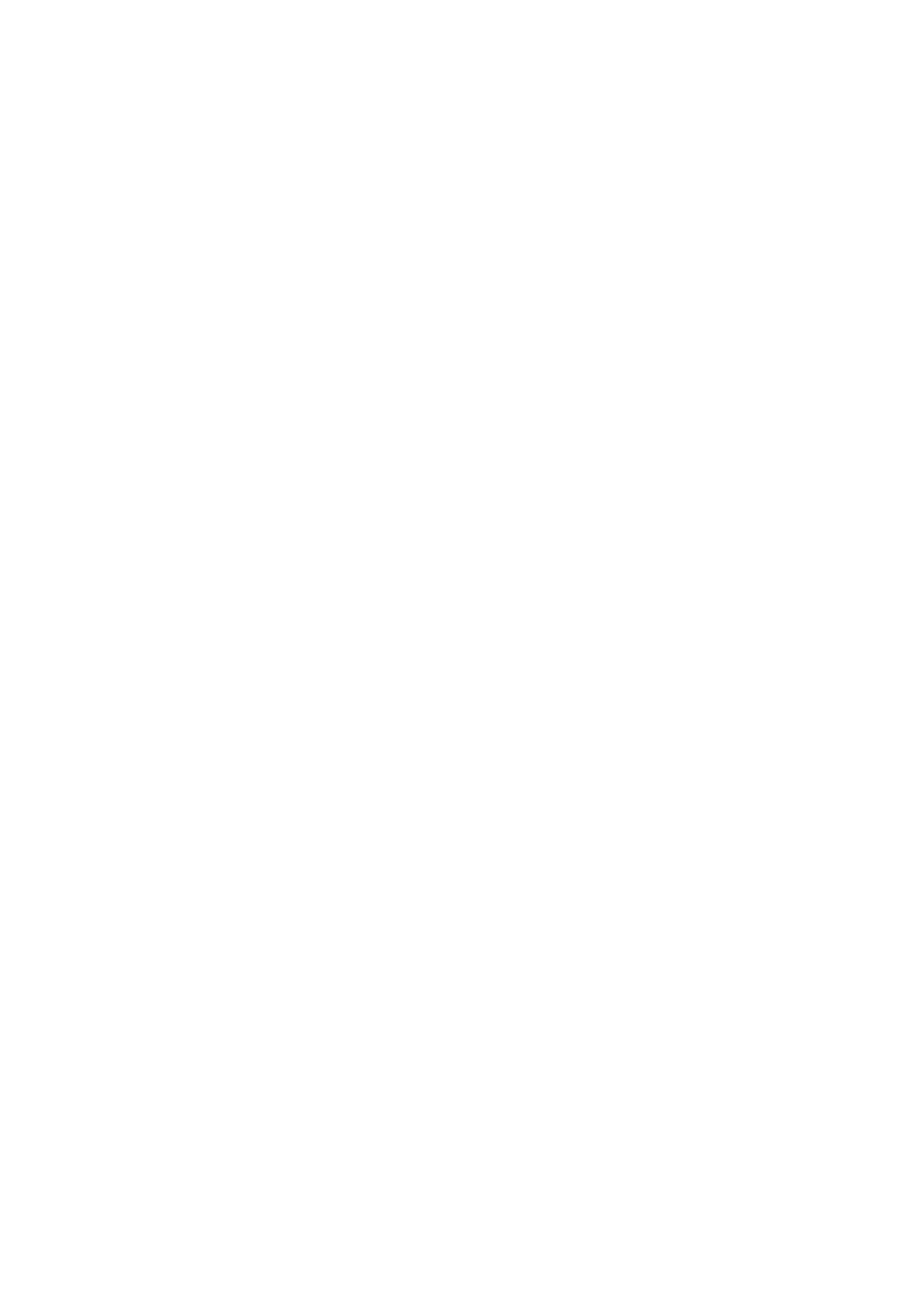# Report of the Expert Working Group on Research and Development Financing

#### Executive summary

1. There is persistent and growing concern that the benefits of the advances in health technology are not reaching the poor. The emphasis of the developed world is naturally on the solution of the problems that affect it predominantly. This is in spite of the evidence of the heavy burden of disease on the poor, which in addition to being one of the more egregious manifestations of inequity, could undoubtedly affect overall global stability. There is convincing evidence of the poor bearing a double burden of disease, but there is still no indication of adequate research and development to address the Type II and III diseases.<sup>1</sup> This growing focus on the diseases of the poor has led to examination of the relationship between intellectual property rights,<sup>2</sup> innovation and public health, and the gap in the innovation cycle with the concern that the commercial incentives provided by intellectual property rights have not resulted in sufficient improvements in public health in developing countries or to access to the benefits of innovations that take place in the developed world. The Director-General of WHO established an expert working group to address some of these challenges in the context of the Global strategy and plan of action on public health, innovation and intellectual property. The chart below gives a description of the evolution of the Expert Working Group (EWG).

<sup>&</sup>lt;sup>1</sup> Type 1 diseases are incident in both rich and poor countries with large numbers of vulnerable populations in each. Type II diseases are incident in both rich and poor countries but with a substantial proportion of the cases in poor countries. Type III diseases are those that are overwhelmingly or exclusively incident in developing countries.

<sup>&</sup>lt;sup>2</sup> Intellectual property rights include copyright, patents, trade marks, and trade secrets. In the context of this report, they primarily concern patent rights.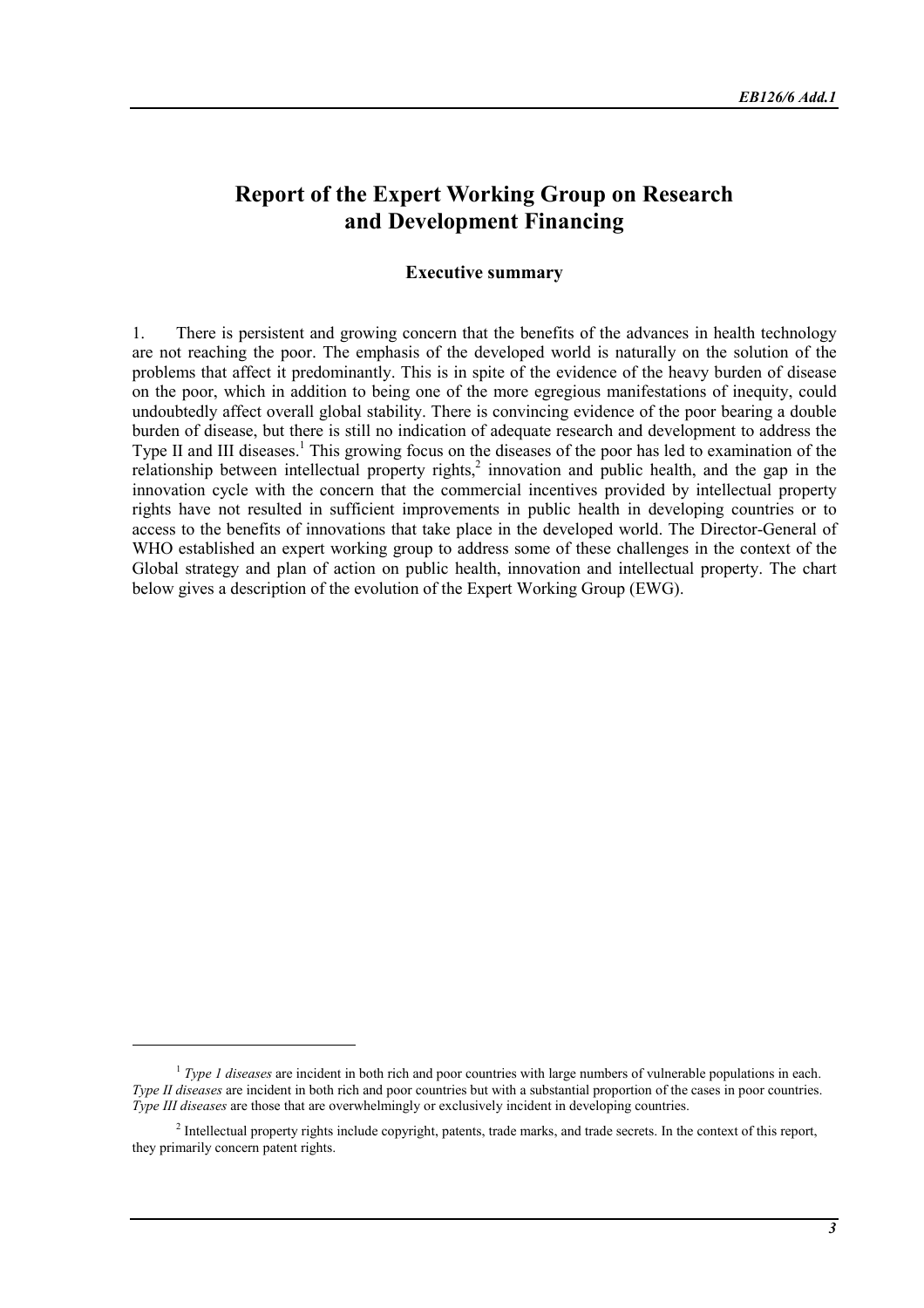# **Antecedents of Expert Working Group**



2. The Working Group decided from the beginning to adhere strictly to the mandate as given and not to address the several issues that remained unresolved from the work of other groups. Thus the report is structured to address:

- current financing of research and development;
- coordination of research and development;
- proposals for new and innovative sources of financing to stimulate research and development.

3. The Working Group had to complete its work within a year. It held three face-to-face meetings in Geneva in January, June/July and November/December, 2009, and much of its work was done by soliciting public comment and submission electronically as appropriate.

4. The Group commissioned several background papers to inform its work. The first meeting entertained a series of presentations from groups and organizations which have interest or expertise in the area. All presentations as well as the background papers and the individual submissions to the group are available on the WHO web site. Subsequent meetings discussed and evaluated the extensive material presented. Most of the work between meetings was conducted by virtual consultations on various proposals and report drafts. It was gratifying and an indication of interest that there was much comment through public hearings. The membership of the Group was drawn from a wide cross-section of countries and disciplines.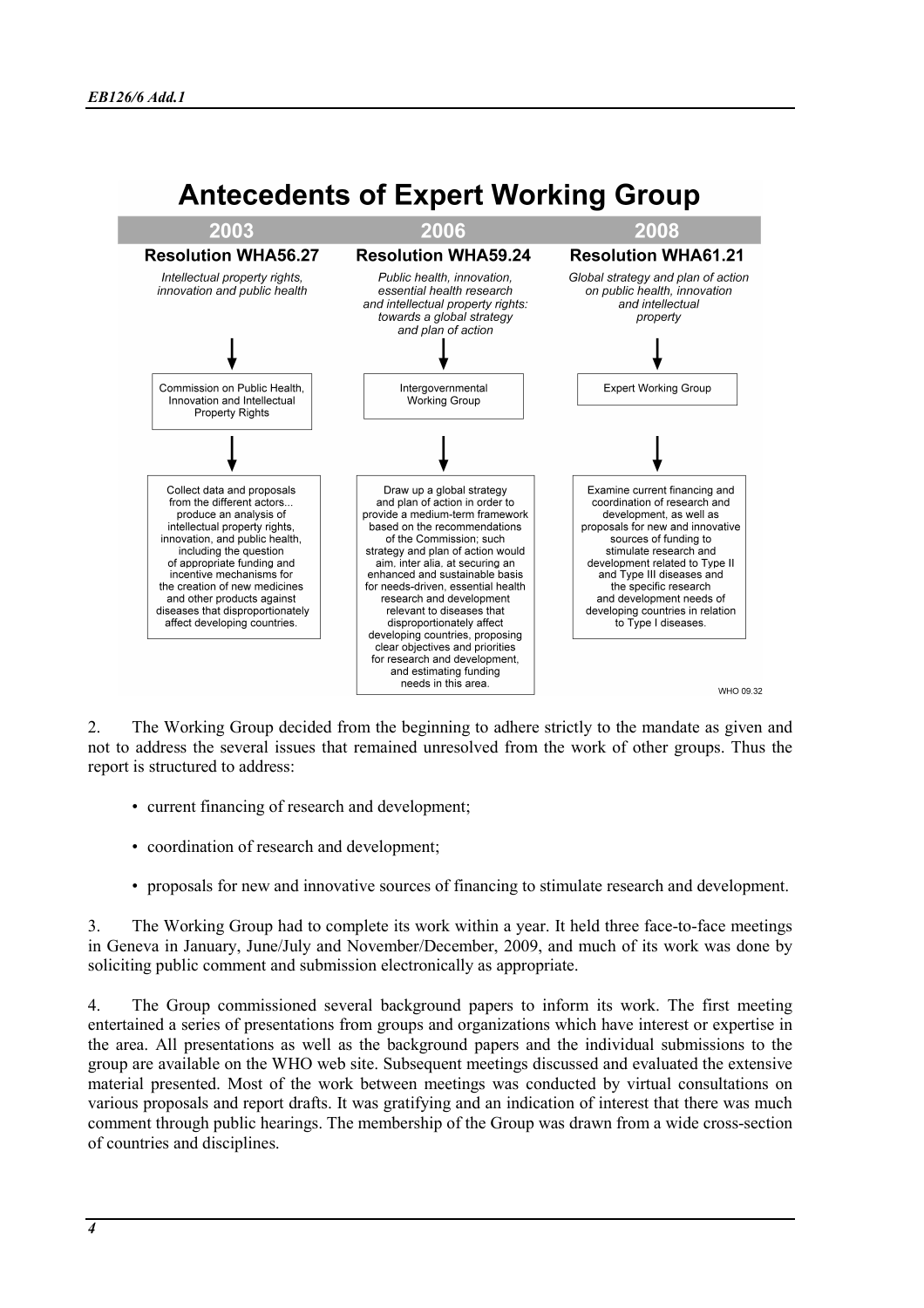5. The following represents a synthesis of the Group's work and conclusions/recommendations in line with its mandate.

# I. FINANCING OF RESEARCH AND DEVELOPMENT

6. There is a need for incentive structures to stimulate research and development when there is no market or there is market failure in the production and diffusion of knowledge. The EWG examined this in the context of the nature of knowledge as a public good and pointed out the two main incentive structures available, which basically are the intellectual property rights and public support. The relevance of the integrity of intellectual property rights is well documented with respect to the need to foster and favour research and development. However, attention was paid more specifically to the role of public support and the need to reinforce this in both developed and developing countries in the provision of knowledge leading to appropriate technologies of particular interest to the developing countries. Direct public support is through grants, procurement contracts and prizes. The use of one or the other is highly context specific. Indirect public support may be through such measures as tax exemptions. A framework for financing options for research and development considers two dimensions.

(a) The first is whether the knowledge required by the poor already exists. If it does, then the challenge is mostly associated with ensuring the diffusion of knowledge. If it does not exist, then the challenge is to ensure that it is generated.

(b) The second is whether the innovations (knowledge) are relevant for the poor only, or are relevant both for the developing and developed countries.

7. The most troubling situation occurs when knowledge that is predominantly applicable to the problems of the poor developing countries does not exist and therefore needs to be generated.

8. The financing of research and development was examined, dividing diseases into the noncommunicable and the communicable groups (NCDs and CD, respectively) for ease of analysis and because the data sources lent themselves to this analysis more readily than if the taxonomy of Types I, II and III had been used. Three categories of funding were examined: public (France, Germany, Japan, United Kingdom of Great Britain and Northern Ireland and United States of America), industry and charity/private foundations. There were limitations in the data sources, but there are enough data to allow general conclusions; see Figures  $1-3$ .<sup>1</sup> Figure 1 shows the allocation of funding by the public sectors of five countries to research on NCDs and CDs. Figure 2 indicates the number of drugs in development by 10 major pharmaceutical companies for CDs, NCDs and other diseases; the research and development budget of these companies in 2008 (US\$ 43 900 million) was 62.4% of the whole pharmaceutical industry's research and development budget. Figure 3 shows the split of the US\$ 2500 million investment by private not-for-profit institutions into research and development for CDs and NCDs.

<sup>&</sup>lt;sup>1</sup> Figures 1–3 were derived from Feletto, M. & Matlin, S. in Global R&D Financing for Communicable and Noncommunicable Diseases: A Report to the WHO Expert Working Group on R&D Financing (October 2009).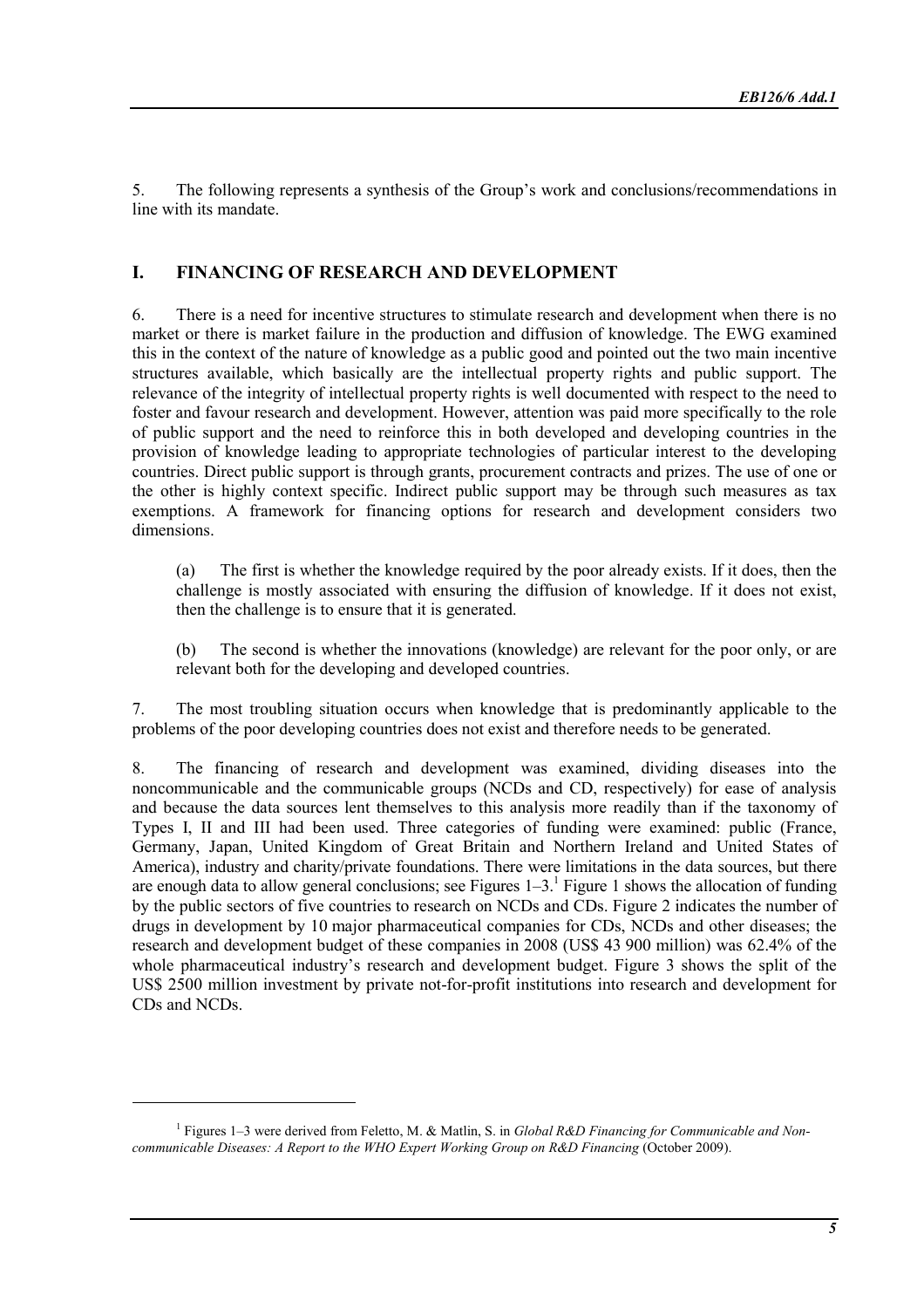

#### Figure 1. Allocation of funding by the public sectors of five countries

NCDs and 5.8 billion to CDs.

Figure 2. Number of drugs in development by 10 major pharmaceutical companies for communicable, noncommunicable and other diseases



Figure 2 shows the number of drugs in development by 10 major pharmaceutical firms for communicable, noncommunicable and other diseases. The research and development budget for these companies for 2008 (US\$ 43.9 billion) was 62.4% of the whole pharmaceutical industry's budget for research and development.

Figure 1 shows the allocation of funding by the public sectors in the five countries: International \$ 12.2 billion to research on

Figure 3. Percentage distribution by private not-for-profit institutions for R&D into communicable and noncommunicable diseases



Figure 3. A total of US\$ 2.5 billion was identified as investment by private not-for-profit institutions and the Figure shows the percentage distribution.

9. The total sector investments in research and development by category reflect the predominance of funding dedicated to noncommunicable diseases. Cancer funding dwarfed expenditure in all categories (Table 1).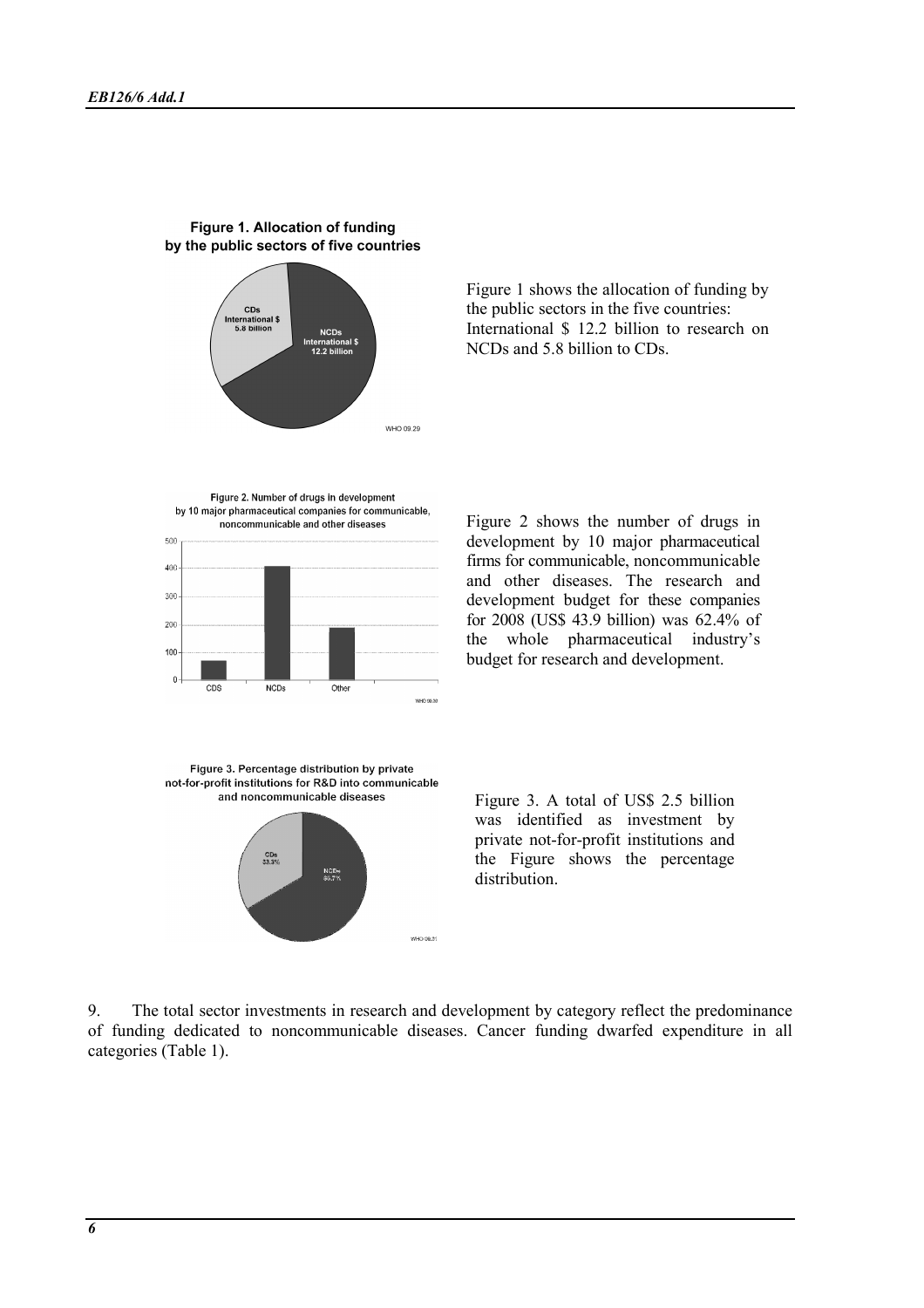# Table 1

|                            | <b>Public Sector</b> |               | <b>Private Sector</b>   |               | Not-for-profit          |               | <b>Total</b>            |               |
|----------------------------|----------------------|---------------|-------------------------|---------------|-------------------------|---------------|-------------------------|---------------|
| Category                   | R&D<br>(\$ mn)       | $\frac{0}{0}$ | R&D<br>$(S \text{ mn})$ | $\frac{0}{0}$ | R&D<br>$(S \text{ mn})$ | $\frac{6}{9}$ | R&D<br>$(S \text{ mn})$ | $\frac{6}{9}$ |
| Noncommunicable total      | 12 168.7             | 67.8          | 29 390.0                | 68.4          | 650.4                   | 66.7          | 43 209.1                | 68.2          |
| Communicable Disease Total | 5 766.2              | 32.2          | 13 590.0                | 31.6          | 822.9                   | 33.3          | 20 179.1                | 31.8          |
| <b>Total</b>               | 17934.9              | 100.0         | 42 980.0                | 100.0         | 2 473.3                 | 100.0         | 63 388.2                | 100.0         |

# Total sector investments in health research and development ( R&D) by category in International \$ million (2008)

10. Resource tracking is seen as indispensable for any attempt at monitoring coordination of financing for research and development. This relatively new field has been pioneered by the then Commission on Health Research for Development, which initially in 1986 estimated that the world spent US\$ 80 billion on health research and development but about 5% of that sum was being applied to the health problems of the developing countries. Currently there are increasing amounts of data on official development assistance (ODA) and the financial flows to health but a comprehensive system for analysis of the flows to research and development is lacking and should be established.

# II. COORDINATION OF RESEARCH AND DEVELOPMENT

11. There is no global coordination of research and development for diseases generally and less so for Types II and III. Analysis of coordination by disease, health area or by product could elucidate examples in each area, but there was no overall coordination mechanism. Each of the examples chosen could demonstrate coordination internal to the area usually through committees, boards and technical specialist groups.

12. There has been more progress in policy coordination for research and development and various forums have been established to allow international funders and agencies for international development to coordinate and harmonize their efforts. One such example is Enhancing Support for Strengthening the Effectiveness of National Capacity Efforts (ESSENCE), which is a collaborative framework for funding agencies to ensure synergies in addressing research capacity needs. It aims to improve the impact of investment in institutions and enabling mechanisms that address the identified needs and priorities within national strategies on research for health.

13. Mapping tools for initiatives in research and development have been developed and provide information to interested donors and researchers. One such example is the Health Research Web, a web-based, interactive and growing source of information from the Council on Health Research for Development on the structure and organization of research for health in and for low- and middleincome countries. The tool, which is aimed at maximizing the impact of research on health, equity and development in low- and middle-income countries, is a response to the problem that there is no single source of information on research for health that is organized from the perspective of those countries.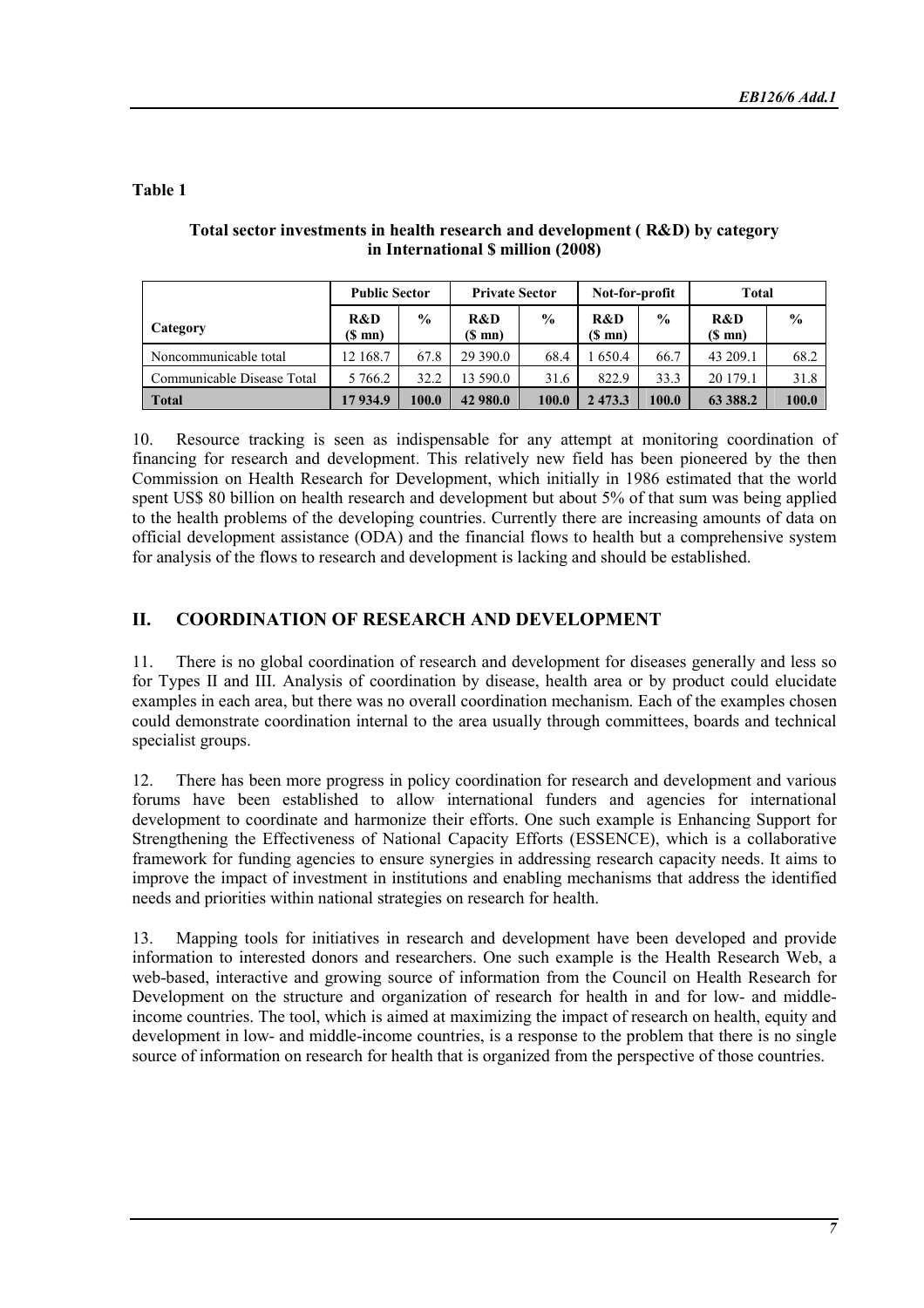14. WHO itself has recognized the need for coordination of research internally<sup>1</sup> and the Secretariat has initiated a process for coordination of the eight health research organizations and initiatives that have some role in the oversight and reporting on research globally, although they are not themselves engaged in research.

15. Any global coordination of research and development is challenging and will need to identify priority areas for action; the distribution of the needed research effort between the different competent entities and the financing of the research and development.

16. A global health research and innovation coordination and funding mechanism should be created with support from various sources including voluntary, business, government, and consumer contributions, including contributions that may arise from those listed in recommended action 8 below, in order:

(a) to target research and development for new drugs, vaccines, diagnostics, and intervention strategies against priority health conditions of the poor;

(b) to support a range of research areas that are essential for improving health including health policy and health systems research;

(c) to enhance innovation capacities and environments in low- and middle-income countries;

(d) to operate a health research observatory with regional expression to monitor disease and track research and development resources regularly.

# III. PROPOSALS FOR NEW AND INNOVATIVE SOURCES OF FINANCING

17. More than 90 proposals are currently in circulation or have already been implemented. Around half of these are pure financing proposals; a further nearly-half are not financing proposals at all. They include proposed structures to centralize, manage and disburse funds to health research and development (if funds were to be available), but they do not have mechanisms to raise these funds. A small number of proposals both raise and allocate funds. Each proposal was assessed for suitability to its stated disease and product target, and for its likelihood of incentivizing developers to commence or increase their research and development activities.

18. Taking into account considerations related to health inequity, it is important to note that the amount of funding needed for any health research and development activity depends on several key factors:

- Does the solution for the health problem have a substantial market/some market/no market?
- Does the solution for the health problem have a sound science and technology base?

<sup>&</sup>lt;sup>1</sup> At its 124th session in January 2009, the Executive Board considered a draft WHO strategy on research for health and, in resolution EB124.R12 it recommended the Health Assembly to endorse that strategy. In May 2009, the Sixty-second World Health Assembly decided to postpone discussion of the matter, proposing that it be included on the provisional agenda of the Sixty-third World Health Assembly in May 2010.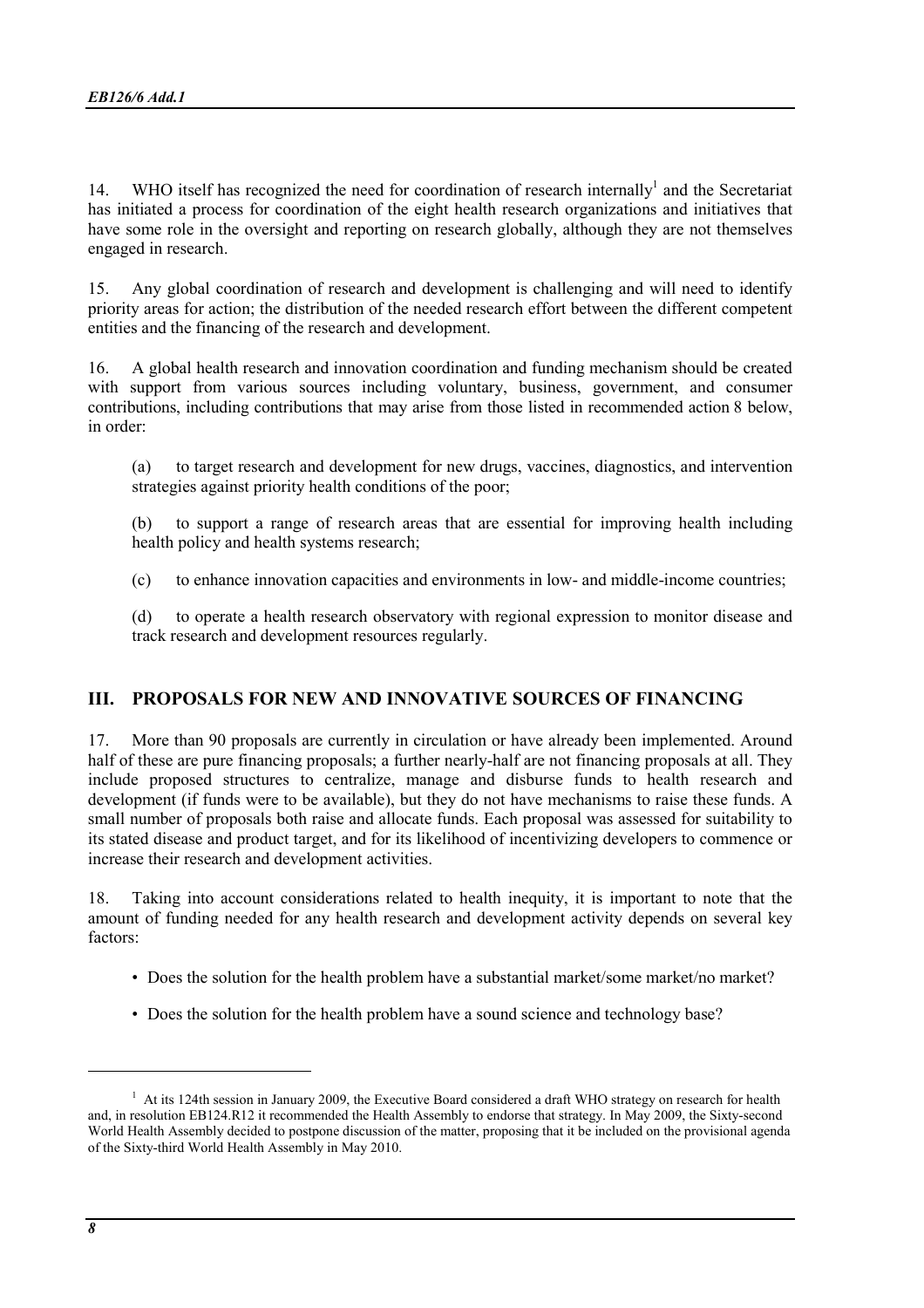- What kind of research and development is needed?
- How well does the proposal match the needs of the target group?

19. For each of these factors there are very different cost structures, business models and needs. As a result of these differences, it is unlikely or impossible that a single allocation proposal could efficiently address all disease and product needs, and the requirements of all relevant development groups.

20. A suite of proposals has been chosen that cover research and development from basic research through to distribution; that are best suited to maximizing research and development activity by all potential target groups and that deliver maximum public health return for any given investment. The three main criteria for analysis were developing country impact, financial aspects and operational efficiencies. On this basis a shortlist was drawn up of:

- three proposals for financing mechanisms that will more than double available funds for research and development for neglected diseases of the developing world;
- five proposals for funding allocation mechanisms that should optimally allocate both existing funds and new funds raised by the three proposed financing mechanisms;
- two efficiency proposals aimed at cutting research and development costs across the board.

## Financing proposals

21. Having considered a wide range of options, the EWG put forward the following fundraising proposals based on the likelihood they can generate new funds for health research and development in a sustainable way:

- (a) a new indirect tax (a consumer-based tax)
- (b) voluntary business and consumer contributions
- (c) new donor funds for health research and development.

# (a) A new indirect tax

22. Indirect taxes involve a small tax being imposed on specified products or transactions and could potentially raise very significant amounts of revenue. Examples given include the following:

- a 10% tax on the arms trade market, which might net about US\$ 5 billion per annum;
- digital tax or "bit" tax: Internet traffic is huge and likely to increase rapidly; this tax could yield tens of billions of US dollars from a broad base of users;
- Brazil's financial transaction tax Contribuição Provisória sobre Movimentação ou Transmissão de Valores e de Créditos e Direitos de Natureza Financeira (CPMF): a tax on bank account transaction, set at 0.38% levied on paying bills online and major withdrawals, it was raising an estimate US\$ 20 billion per year and funding some 87% of the Government's key social protection programme, Bolsa Família, before it was voted down;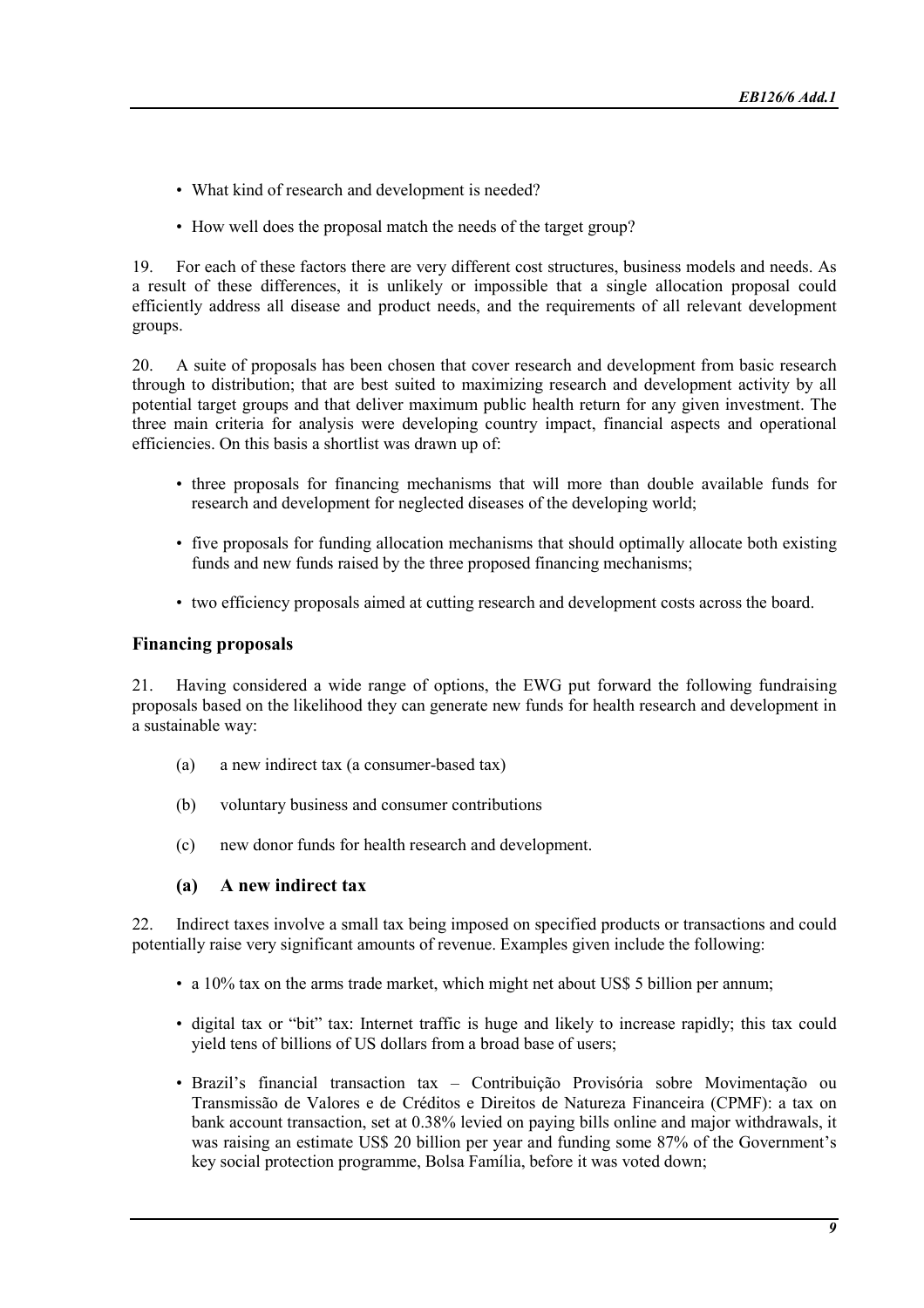• the UNITAID airline tax has raised around US\$ 1 billion since it was launched in September 2006; 13 countries have already passed the necessary legislation and several are in the process of doing so. UNITAID attests to the fact that an international solidarity micro-levy is well accepted by the public and causes no economic distortion.

23. Using the airline tax as a guideline, the introduction of an indirect tax (e.g. a very low digital tax) could be estimated to raise funds in the low billions of dollars. Introducing a new tax or expanding an existing tax may require legal changes, nationally and internationally, depending on the tax, and ongoing regulation to ensure compliance. As with the introduction of any tax there are tradeoffs. For example, there is only moderate certainty over revenue forecasts as actual revenue will depend on the response of providers and consumers to price rises associated with the tax and scope of the tax.

# (b) Voluntary business and consumer contributions

24. Voluntary consumer contributions are donations made by individual consumers and operate in three different ways:

- voluntary linking of a donation to the payment for a service (e.g. payment of mobile phone bills or payment of income tax);
- automatic donations directly to a particular recipient (e.g. standing order payments to Oxfam);
- voluntary but non-automatic donations (e.g. private-giving campaign or endowment). An income tax donation allows an individual to make a contribution from their income which government will match with the income tax that would have been paid.

25. Voluntary contributions have less-certain funding streams than a tax, but once established are reasonably predictable. The size of revenue raised varies:

- airline ticket voluntary solidarity contribution is expected to raise about US\$ 980 million per annum, although these expectations have since been revised downwards<sup>1</sup>
- mobile-phone voluntary solidarity contribution would raise from  $\epsilon$  200 million to  $\epsilon$  1.3 billion, according to the Millennium Foundation
- contributions from credit cards
- De-Tax could raise up to US\$ 2.2 billion calculated on a base of 26 countries and 5% business uptake. $1$

26. Using the Product Red initiative as a guide, the introduction and use of the voluntary businesssector contribution could be estimated to raise in the order of US\$ 40 million annually. Using the airline voluntary solidarity contribution as a base to estimate voluntary consumer contributions, these could raise around US\$ 1 billion per annum. A combined estimate of both brings this to around US\$ 1 billion or more per annum. Introducing voluntary contribution schemes, like the airline ticket voluntary

<sup>&</sup>lt;sup>1</sup> http://www.internationalhealthpartnership.net/CMS\_files/userfiles/FS\_DeTax\_raffaella%20final%20final.pdf.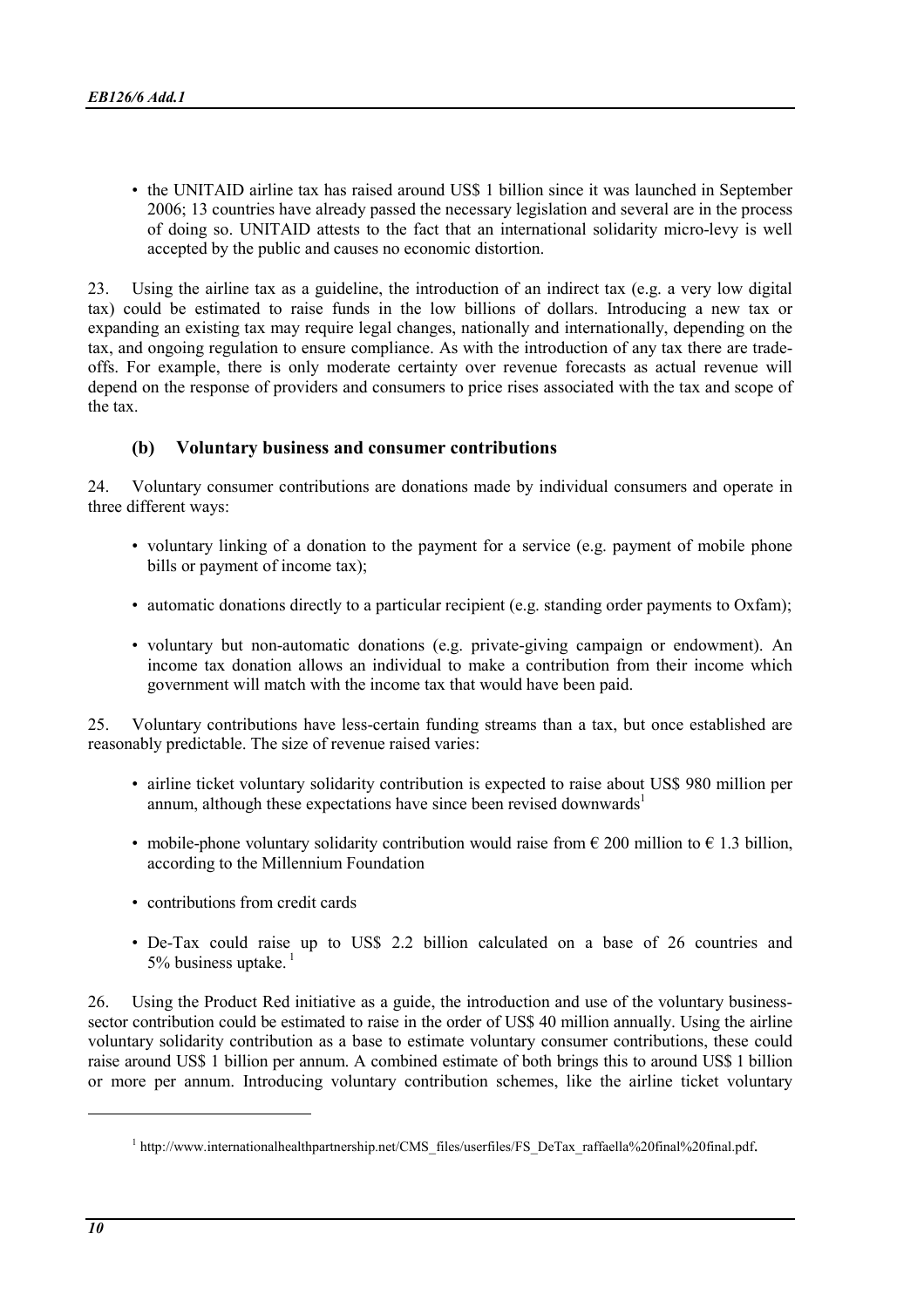solidarity contribution, is not expected to have any legal obstacles nor require amendments to international laws. However, other mechanisms, like De-Tax, do require changes to law.

## (c) New donor funds for health research and development

- 27. This mechanism considers three main sources of funding:
	- additional funding from new donors, non traditional donors, who are not currently included in OECD's Development Assistance Committee (DAC), such as China, India and Venezuela.
	- additional funding from existing DAC donors (for example, earmarking a percentage of GDP for health research and development)
	- additional funding from philanthropic organizations.

28. This differs from diverting existing resources in that it is based on projected additions to funds raised that could be allocated to health in the future. The High-Level Taskforce on Innovative International Financing for Health Systems estimates that additional funding for health might grow to some US\$ 7.4 billion per annum by 2015 from traditional donors<sup>1</sup> (under optimistic assumptions and if donors meet their commitments to aid) and that developing country contributions *might be* in the range of US\$ 9.5–12.1 billion per annum. However, there would be a gap in available additional funds until then, as additional resources rise from US\$ 2.8 billion in 2009 to US\$ 7.4 billion in 2015. Using these estimates and removing the potential for double counting from the indirect  $\text{tax,}^2$  and assuming 10% could be earmarked for health research and development, new donor funds could amount to about US\$ 440 million per annum by 2015. An argument for directing some of this new stream of funding to health research and development can be made, as some countries already direct part of their health aid budget towards research and development for developing countries. However, channelling these resources in this way can only be achieved if there is political will to do so and a convincing case is made. These funds do not include additional contributions from philanthropic organizations, nor innovative developing countries themselves, and as such the estimates are conservative.

- 29. The proposed suite of mechanisms provides a balance between:
	- developing and developed country contributions
	- consumer, government and the pharmaceutical industry contributions
	- voluntary and non-voluntary (i.e. taxes) contributions
	- some that would require managed and sustained political commitment: new donor funds and taxes; while others would not: voluntary consumer and business contributions
	- those that would need effort to be operationalized (new taxes) and those that have less operational requirements (voluntary contributions).

Taxes would provide greater certainty once in place than voluntary contributions.

<sup>&</sup>lt;sup>1</sup> Taskforce on Innovative International Financing for Health Systems, 2009 – Constraints to Scaling Up and Costs, Working Group 1 Report.

<sup>&</sup>lt;sup>2</sup> About US\$ 3 billion.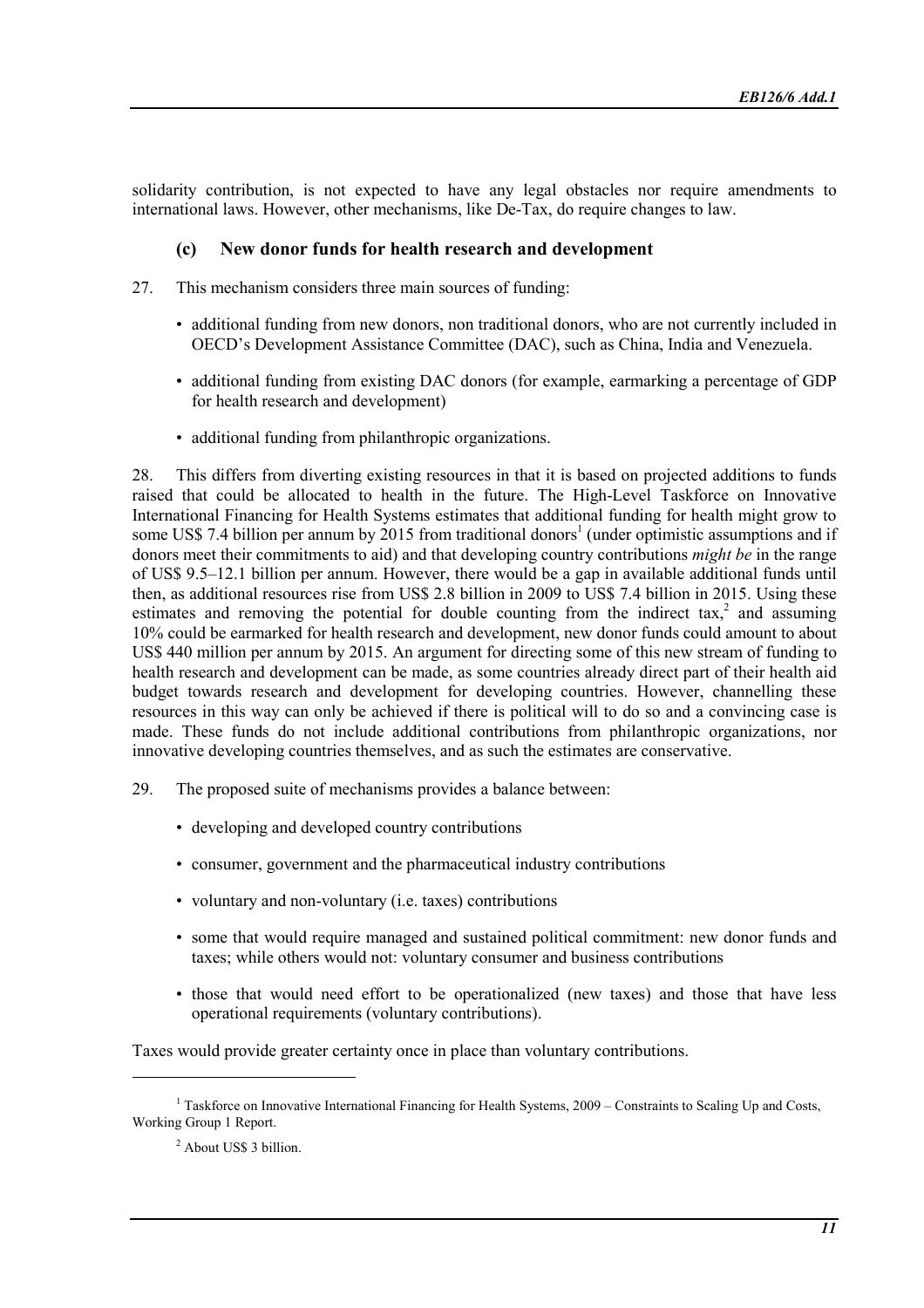30. Potential estimates of funds raised from these combinations are in the order of US\$ 4.6 billion (by 2015). All these funding alternatives and decisions ultimately rest with national governments and individual philanthropic organizations.

# Funding allocation proposals

31. The following five proposals provide funding allocation across most research and development stages and developers in a manner that is best designed to maximize public health returns in the developing world:

(a) funding via product development partnerships;

(b) direct grants to small and medium-sized enterprises and grants for developing country trials;

- (c) milestone prizes;
- (d) end-prizes (cash);
- (e) purchase or procurement agreements.

#### (a) Funding via product development partnerships

32. Product development partnerships operate on a not-for-profit basis and as "quasi venture capital funds" in the domain of developing world health. They raise funds from a wide range of public and philanthropic sources, select the projects that offer the likely highest health return for investment, and closely monitor and manage the progress of the portfolio they have invested in. They have large product portfolios across many Type II and III disease areas (but only marginal activity in Type I disease areas), and currently manage around nearly 30% of global neglected-disease research and development grant funding in 2007; and around half of global grant funding, if the National Institutes of Health in the United States of America is excluded. As a result, they act as a major consolidator of public funding, investment risk, and global coordination of research and development in their given field. These partnerships invest predominantly in product discovery and development. Currently, they have no reliable revenue stream, being entirely reliant on annual donor funding. As a result, three proposals are in circulation to provide reliable, long-term funding to product development partnerships, and to automate or centralize funding decisions across product development partnership portfolios to a lesser or greater degree. These are:

- Fund for Research and Development in Neglected Diseases
- Industry Research and Development Facilitation Fund
- Product Development Partnership Financing Facility.

33. The proposed product development partnership funding mechanisms performed variably in the evaluation on developing country impact, operational efficiency and feasibility. Overall, product development partnerships score very highly on developing country impact because of their focus on developing affordable suitable products for developing country use; their routine practice of working with developing country researchers and developers; and, to varying degrees, their capacity building efforts in developing countries. Donors are increasingly favouring product development partnerships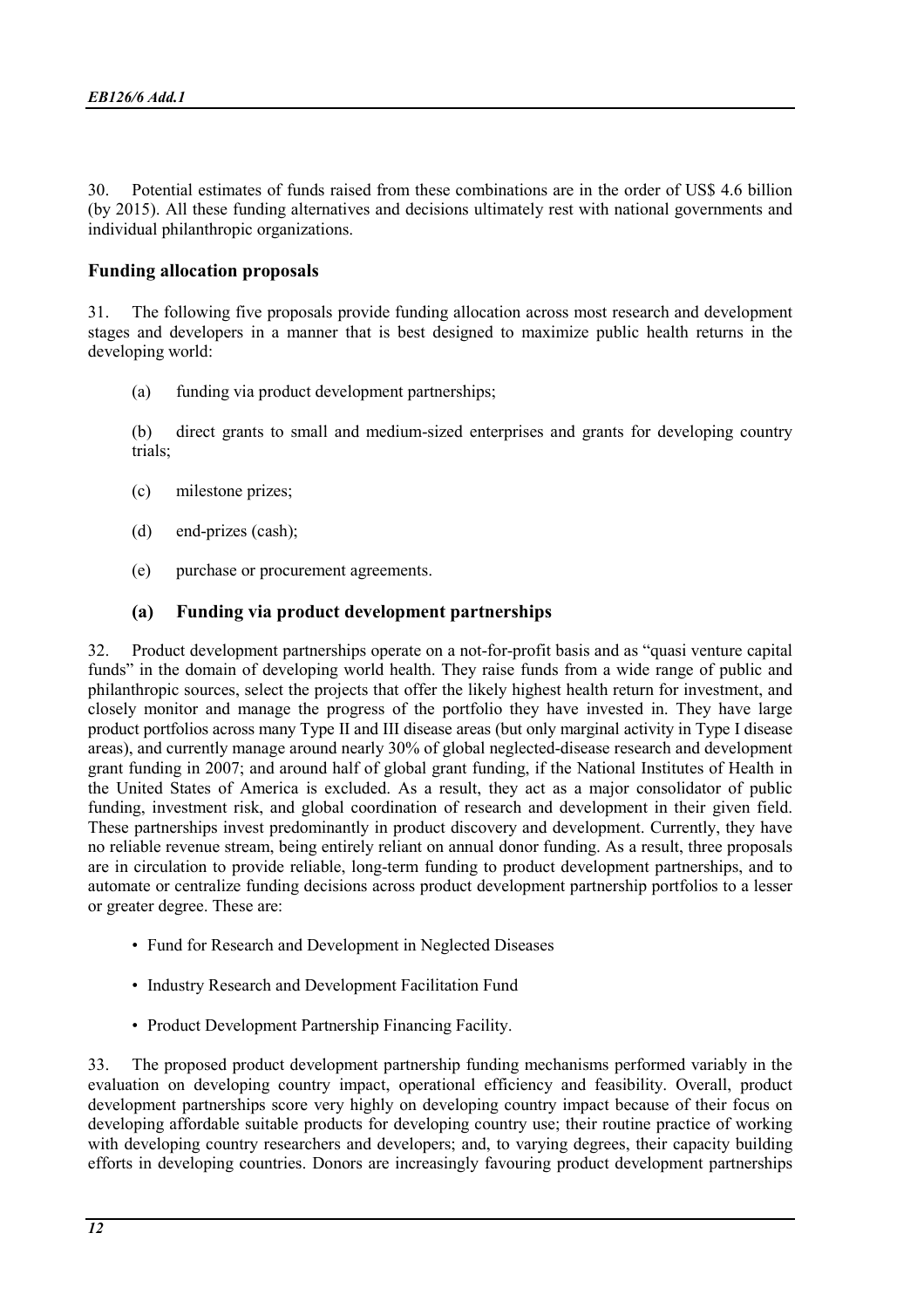as their vehicle of choice to disburse neglected-disease funding, while smaller donors may disburse virtually all their funding in this manner (likely reflecting the ability of product development partnerships to minimize donor management needs).

34. The product development partnership route offers high developing-country health impact and operational efficiency, and is the only mechanism that successfully stimulates early and ongoing involvement of multinational corporations. However, a mechanism is needed to assist donors to fund across product development partnerships in a far simpler manner than is currently possible. Product development partnerships do not cover all areas of Type II and III needs, and all are not equally efficient.

# (b) Direct grants to small and medium-sized enterprises and grants for developing country trials

35. Many countries and some philanthropists provide direct grants or contracts to small and medium-sized enterprises in areas of public health importance where venture capital may be either sub-optimal or lacking entirely. Direct grants are vital for cash-constrained small firms, which need push funding in order to conduct research and development. Funding schemes for small and mediumsized enterprises fall into two categories: grants or contracts to developed-country companies to conduct research and development relevant to developing countries; and grants within developing countries (especially innovative developing countries) to conduct locally relevant research and development.

36. Typical schemes in circulation or submitted to the Expert Working Group include:

#### Developed-country grant/contract schemes for small and medium-sized enterprises

- the Small Business Innovation Research Programme. Funded through the United States Government National Institutes of Health to provide early-stage finance for small innovative businesses to bring technologies to market
- the Small Business Research Initiative in the United Kingdom: a programme that provides innovative solutions to specific issues identified by the public sector by engaging a broad range of companies in competitions for ideas that result in short-term development contracts.

#### Developing-country/Innovative developing-country grant schemes

- Projeto Inovar (Project Innovate) is a strategic action of Financiadora de Estudos e Projetos, an agency of the Brazilian Federal Ministry of Science and Technology, aimed at promoting the development of small and medium-sized businesses
- in India, the Small Business Innovation Research Initiative, initiated by the Department of Biotechnology, promotes high-risk pre-proof-of-concept research and end-stage development by small and medium-sized enterprises.

37. In terms of health impact in developing countries, developed country-based schemes performed less well, since they do not clearly and specifically target developing country needs and define developing country-relevant outputs. Small developers (small and medium-sized enterprises, innovative developing countries and diagnostic firms) gave unanimous support to direct grant programmes, rating this as one of the two incentives most likely to stimulate them to commence or expand developing country research and development programmes. Large companies were less likely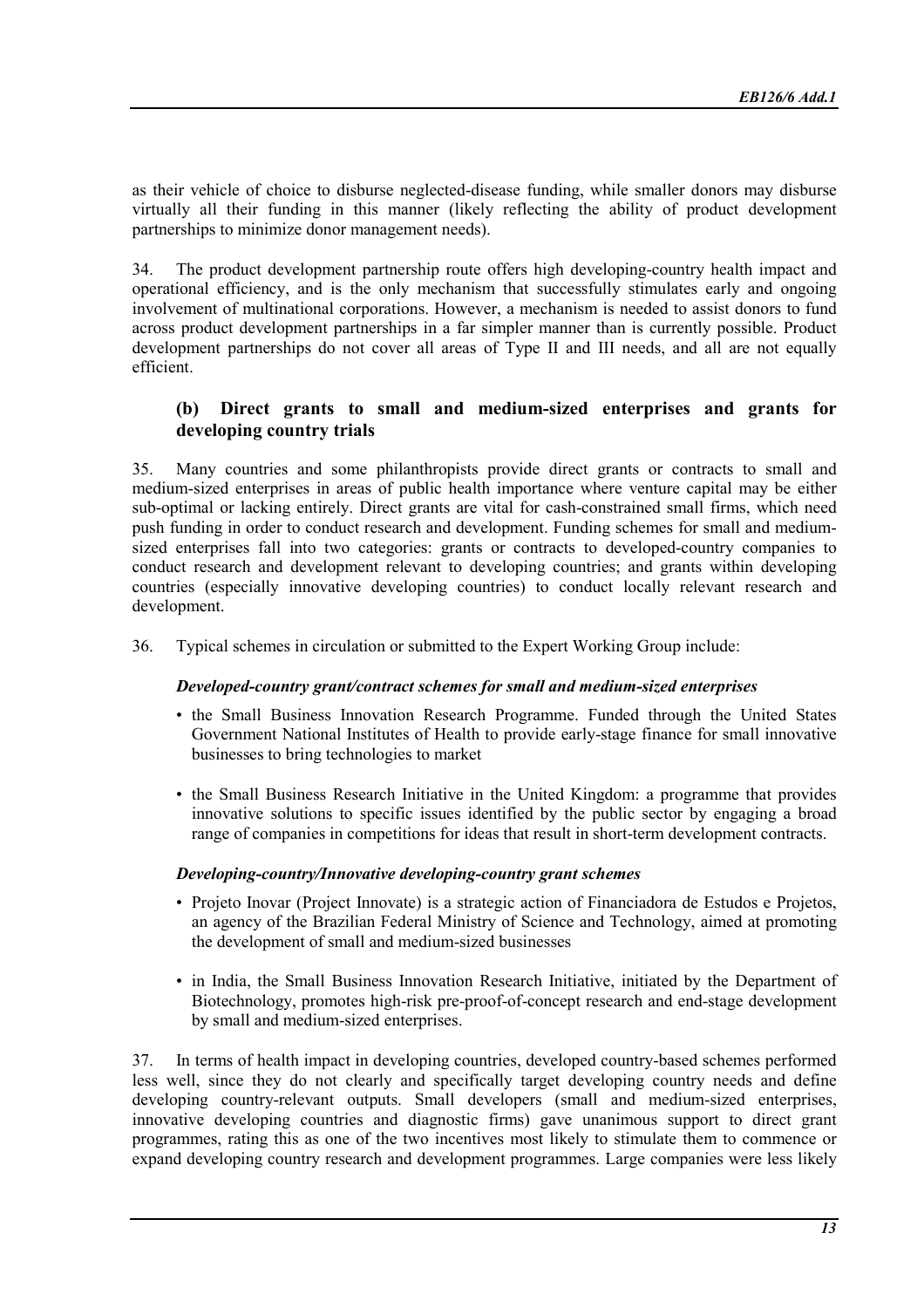to respond, although they noted that grant programmes would be a very welcome support to subsidize the costs of large-scale clinical trials in developing countries. These grant schemes were rated very highly by all donors, public and philanthropic, developed and developing countries.

38. Developed- and developing-country grant schemes are a clear priority to encourage broad participation of small and medium-sized enterprises in developing country-relevant research and development, with developing country-based schemes being particularly promising.

# (c) Milestone prizes

39. Milestone prizes are cash prizes given for reaching interim steps along the development pathway and are best suited to solving basic research and technical questions, but are unlikely to be useful for clinical development. Only one pure prize proposal was presented to the EWG. However, a number of more complex proposals include a milestone prize element.

40. InnoCentive, for example, is a pure prize. It is an online marketplace where "seekers" (public, private and philanthropic) can post challenges. The award is paid to the solver who best meets the solution requirements, and a commercial agreement is then negotiated with the seeker. InnoCentive performed particularly well in terms of developing country capacity building, with over one third of InnoCentive's solvers being located in the developing world.

41. Milestone prizes are easy to put in place, scalable and have no administrative or legal hurdles. Their operational efficiency and feasibility scores were therefore high, and would likely be higher if data gaps had not existed. The InnoCentive milestone prize system is also strikingly cost effective, with an average of 300 problems posted per year (and around 130 solved) for an annual cost of US\$ 6–9 million. InnoCentive-style milestone prizes are a highly cost-effective way to encourage small firms to generate innovative solutions to basic research questions and technical problems up to the point of clinical development. However, maximum buy-in from the private sector is likely to be obtained by managing prizes within the intellectual property system. Prize design is crucial to generating high developing country impact.

# (d) End-prizes (cash)

42. Cash end-prizes propose providing a large lump sum at the end of the development process as a reward for product development. The prize can be awarded as a pure reward for innovation, allowing the intellectual property-holder to retain rights to their product, or as a "fee" to purchase the intellectual property rights from the developer to allow free exploitation by the prize-giver. Although the notion of cash end-prizes has been generally discussed, only one such proposal was submitted to the EWG, the prize fund for development of a low-cost rapid diagnostic test for tuberculosis.

43. End-prizes are likely only suitable for diagnostic development, where prizes sufficiently large to reward developers are within reach of public funders. The developing country health impact of the prize would be optimized by intellectual property-buyout prizes rather than prizes purely as a reward for innovation.

# (e) Purchase or procurement agreements

44. Purchase or procurement agreements are contracts between a purchaser (often a government, regional or multilateral group) and product developers, which set the price at which a product will be purchased and/or the volume of product that will be supplied. Most agreements apply to generic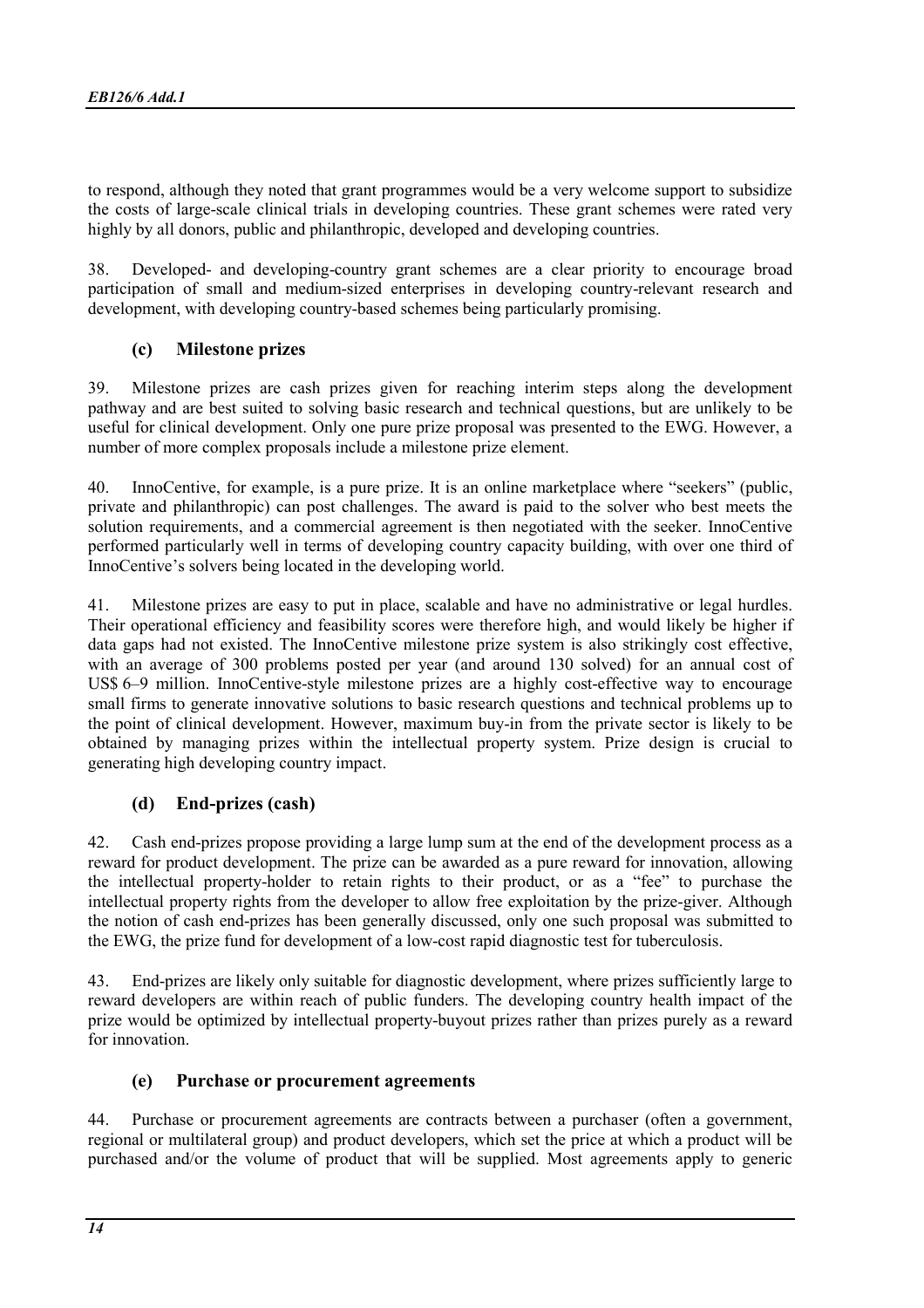products and are designed to secure bulk price discounts and security of supply, but they do not stimulate research and development. A more recent innovation is purchase agreements for novel products or products still in development. Examples of such agreements include:

- minimum volume guarantee
- minimum volume guarantee for a novel product
- affordable medicines facility malaria
- advance market commitment pilot, whereby donors commit to price and volume purchase contracts with companies for as-yet-undeveloped vaccines that meet public health requirements.

45. Performance of purchase agreements for novel products varies significantly depending on the design of each agreement. The advance market commitment performs least well, because of its failure to preferentially incentivize low cost-of-good products and thus low prices, and its weak technologytransfer stimulus; it is also operationally complex and scored low on political feasibility as it would be extremely difficult to scale up for broad use.

46. The affordable medicines facility – malaria gained the highest rating of all, since it uses bulk procurement to secure lowest price, and also requires participating countries to ensure access to even the poorest populations as part of their national product roll-out plans.

47. All purchase commitments for novel developing-country products struggle to achieve financing, with donors and recipients historically accepting a long wait for cheaper generic versions. Developers gave purchase commitments the highest ranking of all the proposals reviewed, with a unanimous top rating by large and small companies, innovative developing country firms, diagnostic companies and product development partnerships. All developers felt that purchase commitments – or rather, demonstrated government willingness to purchase products – was the best advance signal of demand they could have, and would incentivize them to conduct research and development.

48. Purchase funds for novel products are a vital factor in stimulating increased research and development and providing large-scale access to new products; they are also well suited to steering existing programmes towards developing country needs, for example, research and development programmes for Type I diseases that would otherwise focus on developed country product profiles and on production capacity to meet developed country needs. However, purchase agreements do not have a mechanism to decrease the price of new products, particularly if there is limited or no competition with similar products. Better outcomes may be achieved by pooled price negotiations or by early signals to developers as to the desired developing-country-friendly (and developing country pricefriendly) profile for the final product.

#### Efficiency proposals

49. The following two proposals reduce research and development costs across the board, and thus reduce overall future research and development funding needs and expedite access to new products by the developing world:

(a) regulatory harmonization (developing country-focused);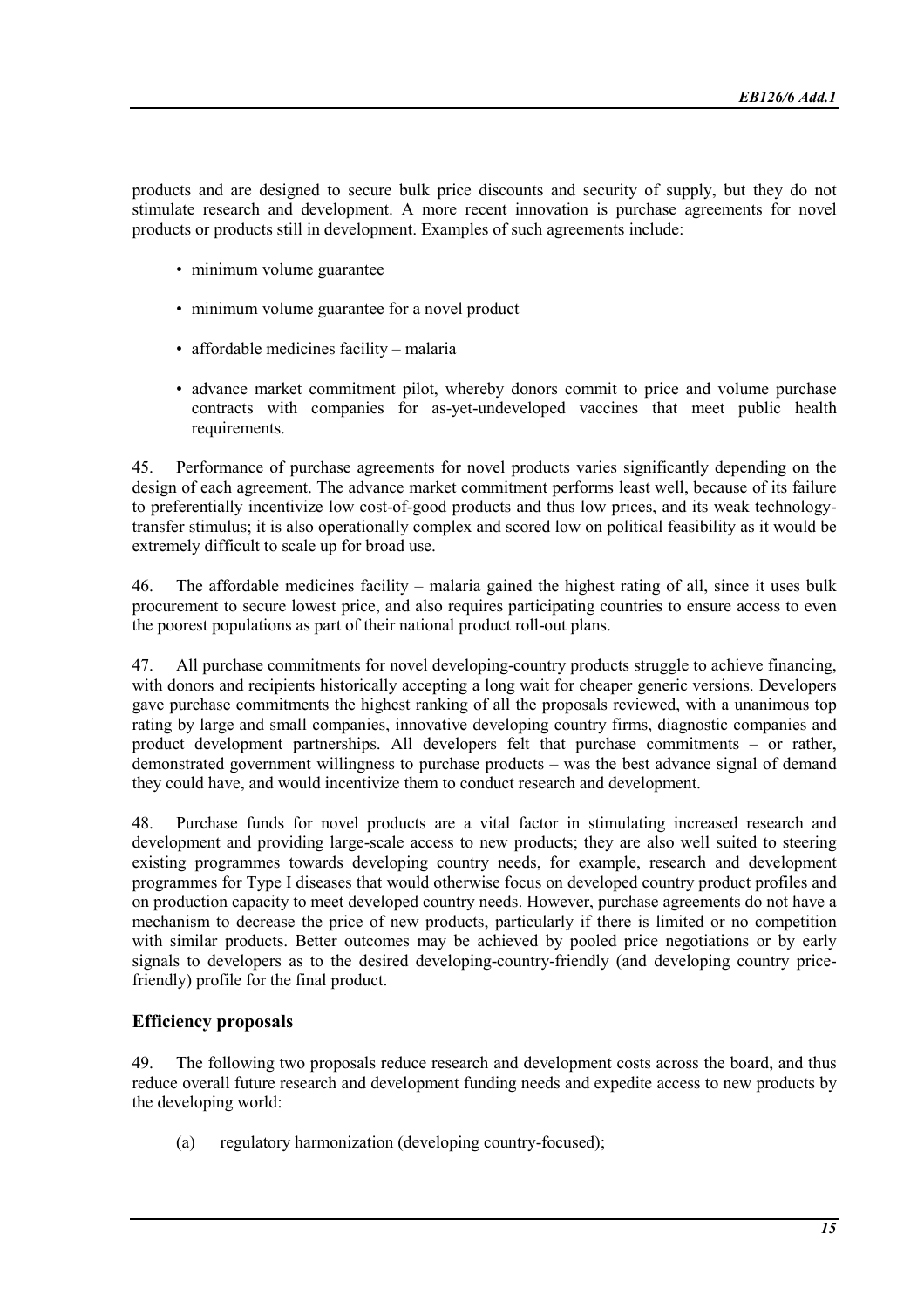(b) pre-competitive research and development platforms.

# (a) Regulatory harmonization (developing country-focused)

50. A large proportion of the cost of developing and marketing a new product relates to regulatory requirements to establish that the product is safe, effective and of high quality before it is administered to patients in large numbers. An additional "quasi-regulatory" stage is in place courtesy of WHO processes aimed at assessing registered products for their suitability for developing-country use. Developing-country regulatory harmonization has begun in some regions, but progress is slow. Developing-country regulatory harmonization is likely to have a very high developing country impact, since the single act of harmonization facilitates more rapid registration of many products (both generic and brand) in many countries, and may lead to product registration in countries that would otherwise not have had access to that product at all.

51. Harmonization is feasible. However, it ranks only moderately in terms of operationality. Disparate national legislative frameworks are a substantial obstacle. Countries may not have sufficiently high levels of trust to move to a harmonized system regionally (it took the European Medicines Agency nearly 40 years to do so); national sovereignty issues may emerge; and loss of income from regulatory fees can pose difficulties for resource-poor nations. Product developers consistently rated regulatory efficiencies as a number one priority.

52. Political will to move forward on developing-country regulatory harmonization and integration would be a major cost-saving and greatly increase developing-country access to quality products.

# (b) Pre-competitive research and development platforms

53. Development of pre-competitive research and development platforms, which are tools to increase the efficiency of research and development across many products and deliver high-value efficiencies, requires up-front investment. Examples of pre-competitive platform research include:

- the European Commission's Innovative Medicines Initiative, co-funded by the European Union and the European Federation of Pharmaceutical Industry Associations, which awards research grants to European public–private collaborations working to develop platform breakthroughs;
- the non-profit organization PATH, a product development partnership based in the United States of America, develops enabling and platform technologies that are made available to all companies making relevant products for its programmes;
- the US National Institutes of Health has a number of mechanisms for developing and distributing research platforms for neglected-disease research and development such as animal models, unique materials, and genomic sequence databases. Several organizations such as the National Institutes of Health and the UNICEF/UNDP/World Bank/WHO Special Programme for Research and Training in Tropical Diseases also offer free pre-clinical compounding testing for academic and industrial scientists.

54. Both companies and product development partnerships ranked investment into pre-competitive platforms as a top priority, noting for instance that "ways to reduce the cost of, and simplify, research and development is a real gap", and that "surrogate marker work is incredibly important to accelerate research and development".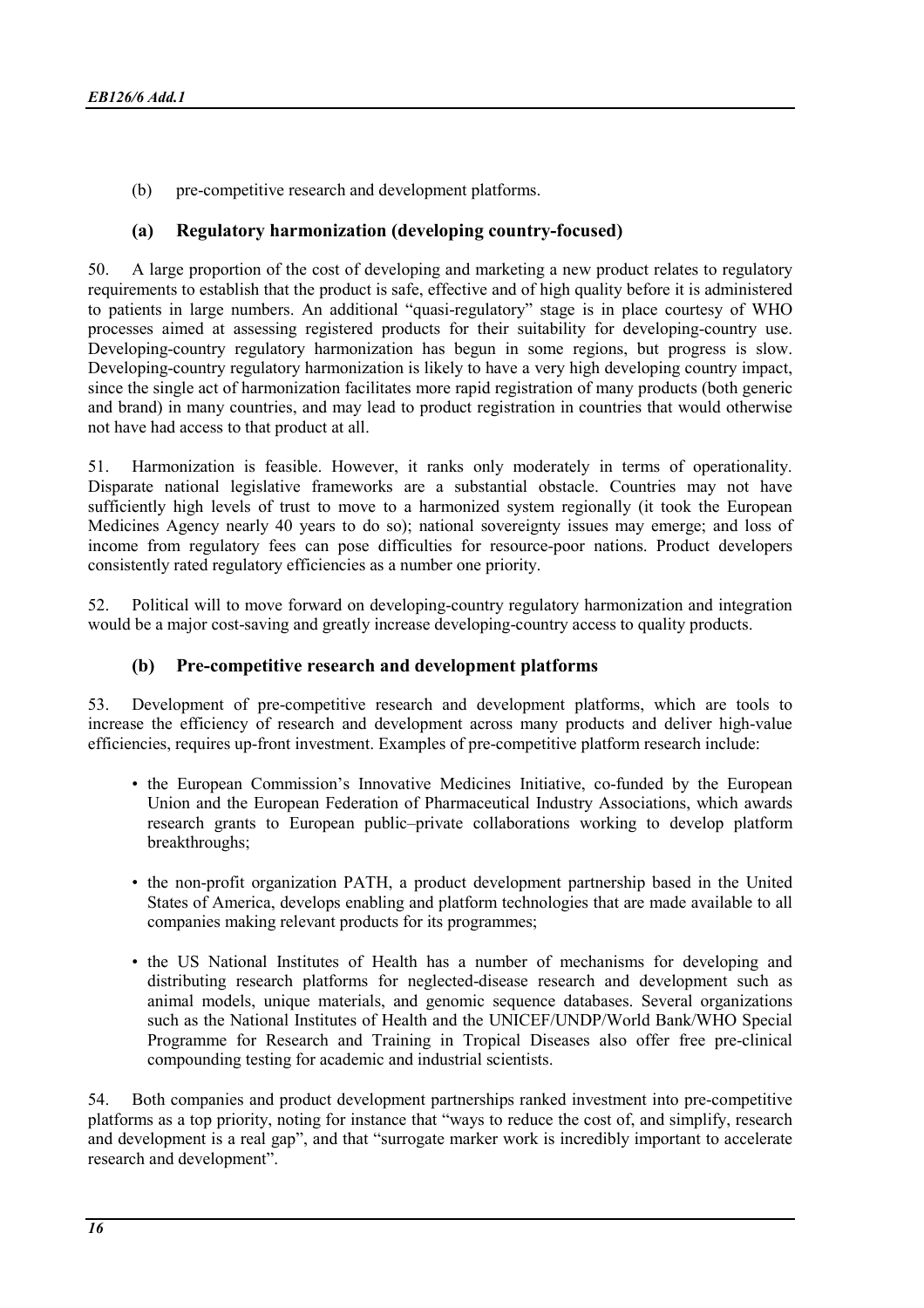55. Investment into pre-competitive research and development platforms targeted at developingcountry products can deliver substantial cost-savings for all development programmes in that disease area, but tends to be poorly supported because of public-good/free-rider issues. Political will in this area would make a substantial difference.

# Other proposals

56. A number of promising proposals were analysed which included: open source; patent pools (UNITAID model); Health Impact Fund; priority review voucher scheme; and orphan drug legislation.

# Comment

57. The proposed allocation and efficiency mechanisms provide coverage of Type II and III diseases in an efficient manner, and are well suited to maximizing developer activity. If the provisos noted are taken into account, they are also expected to provide good public health and capacity building results for the developing world. Some of the recommended approaches are already in place, or the general approach is in place to act as a framework, host or model for a developing countryspecific version of the mechanism (e.g. product development partnerships; grant schemes; milestoneprize vehicles; purchase or procurement funds hosted by the GAVI Alliance, the Global Fund to Fight AIDS, Tuberculosis and Malaria and others; regulatory harmonization and integration initiatives; and isolated pre-competitive platform initiatives within individual organizations). Other proposals would require implementation, including mechanisms to fund product development partnerships and cash end prizes.

58. Unlike many lower-performing proposals that have been discarded, none of the recommended mechanisms has a revenue stream, with all currently relying on donor contributions and philanthropy. The financing mechanisms proposed in the report are, however, well suited to address these funding deficits.

59. Type I disease products do not fare so well. The recommended mechanisms cover developing country-relevant adaptations of Type I products fairly well, but are less effective in ensuring low prices for these. However, as noted above, there were no effective proposals to address gaps in developing country access to patented Type I products.

# IV. RECOMMENDATIONS

60. WHO should undertake the actions outlined below, including, where appropriate, linking these to the implementation of the Global strategy and plan of action on public health, innovation and intellectual property in order to support achievement of the goals of the United Nations Millennium Declaration:

(1) develop information for dissemination on the background to the development of incentives for the production of knowledge as a basis for developing the tools necessary to address health problems in developing countries including health systems research as an essential underpinning for the development of equitable and universal health services;

(2) take note of the relationship between research and allocation of funds and burden of disease and health risks that disproportionately affect developing countries within the context of reducing health inequity;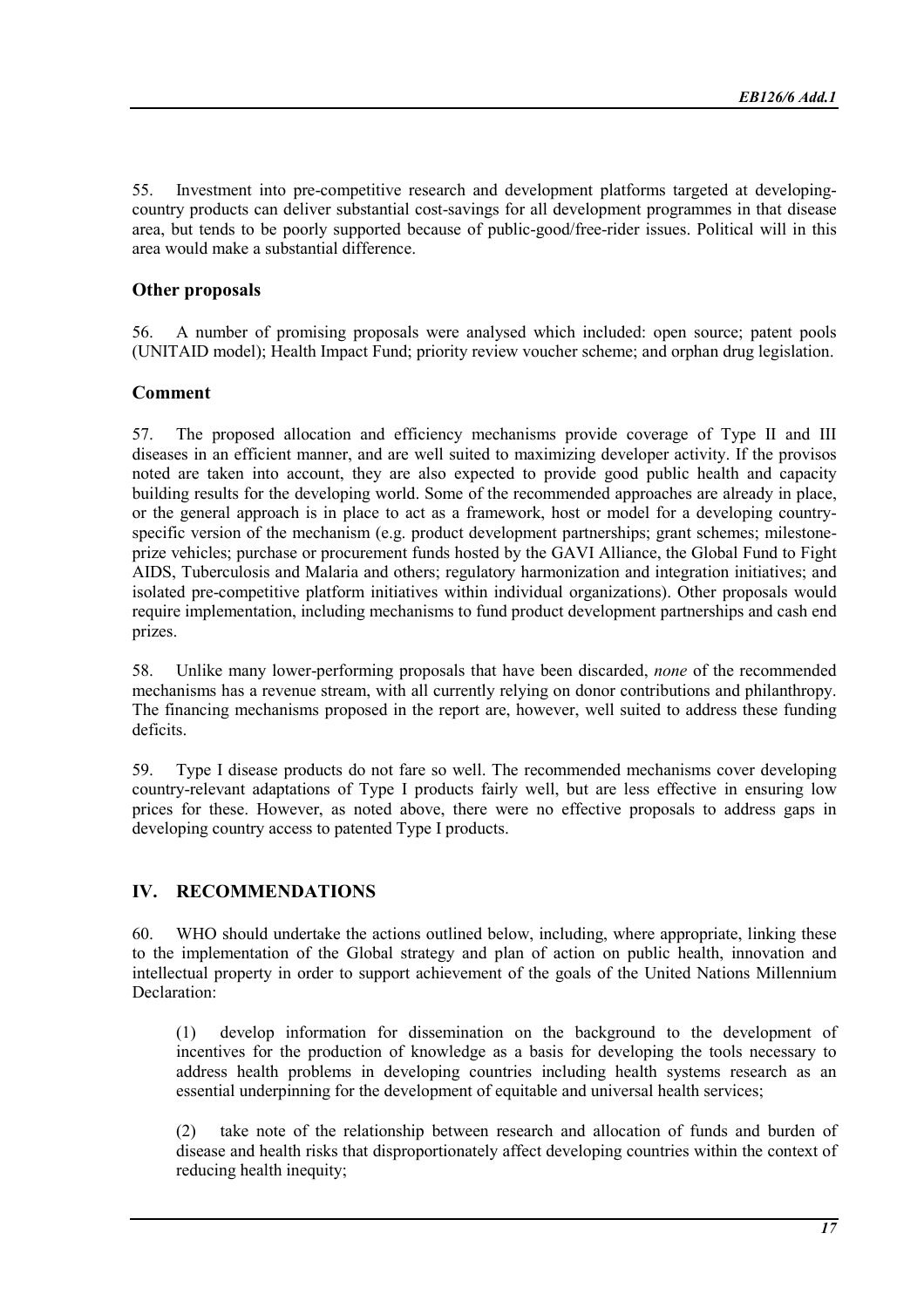(3) support efforts at resource tracking, which is indispensible to an understanding of the distribution and coordination of financing for research and development;

(4) support the creation of a global health research and innovation coordination and funding mechanism with support from various sources, including voluntary, business, government, and consumer contributions and contributions that may arise from those listed in recommended action 7 below, in order to:

(a) target research and development for new drugs, vaccines, diagnostics, and intervention strategies against priority health conditions of the poor;

(b) support a range of research areas that are essential for improving health including health policy and health systems research;

(c) enhance innovation capacities and environments in low- and middle-income countries;

(d) operate a health research observatory with regional expression and ownership to monitor disease and track research and development resources regularly;

(5) build on and promote in countries, the adoption of locally relevant public policy choices to bring together the technological capabilities of the public and private actors, in order to generate missing knowledge and create incentive structures to stimulate research and development for appropriate technologies of interest to the developing countries;

(6) facilitate regional approaches to research collaboration and funding in developing countries, making full use of the potential of innovative developing countries to break new ground in research collaboration, capacity building including training in clinical and translational research, serving to facilitate partnerships with other research institutions, private industry collaborators and product development partnerships;

(7) follow up the work of the Expert Working Group and:

(a) conduct an in-depth review of proposals with appropriate groups within both the recommended and promising approaches;

(b) mobilize appropriate groups with adequate representation from developing countries and including the international financing institutions to test the acceptability of some or all of the final proposals for implementation;

(c) begin matching revenue streams to allocation mechanisms and involve donors in a formal process to conduct this exercise;

(d) begin discussion on a mechanism to coordinate funding allocated by proposals outside the product development partnership model;

(e) determine which mechanisms best suit specific health problem areas, and prioritize their implementation by disease and product;